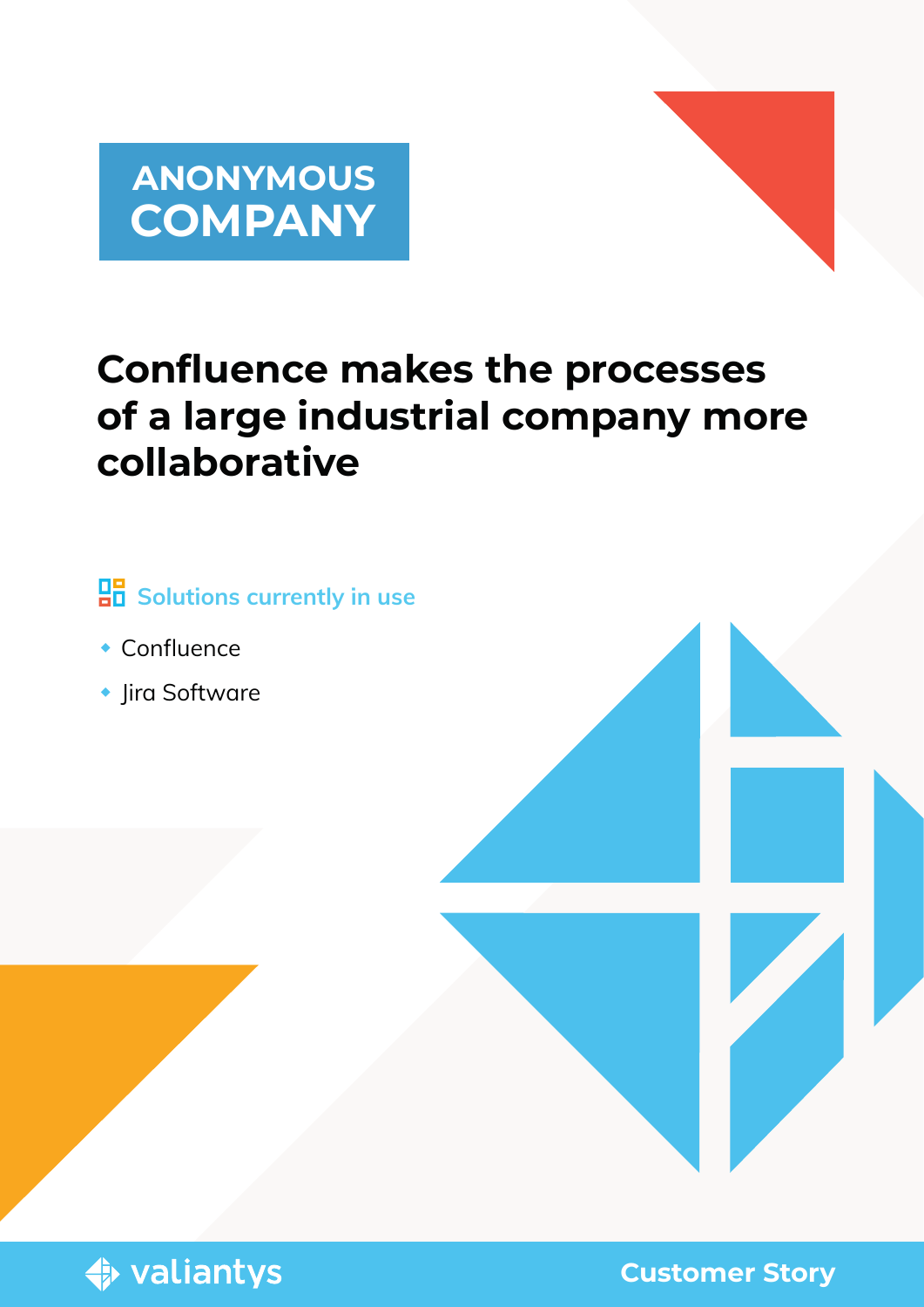## **An industry giant**

This company deploys its high-tech products in more than 150 countries in various departments: civil, governmental, military, police and public. More than 9,000 people work in this world-class company, which is a leader in its field.

## $\epsilon$

 No resistance to change was encountered. The 700 employees trained in the use of Confluence were 99.7% satisfied with the platform!

Project & Solution Manager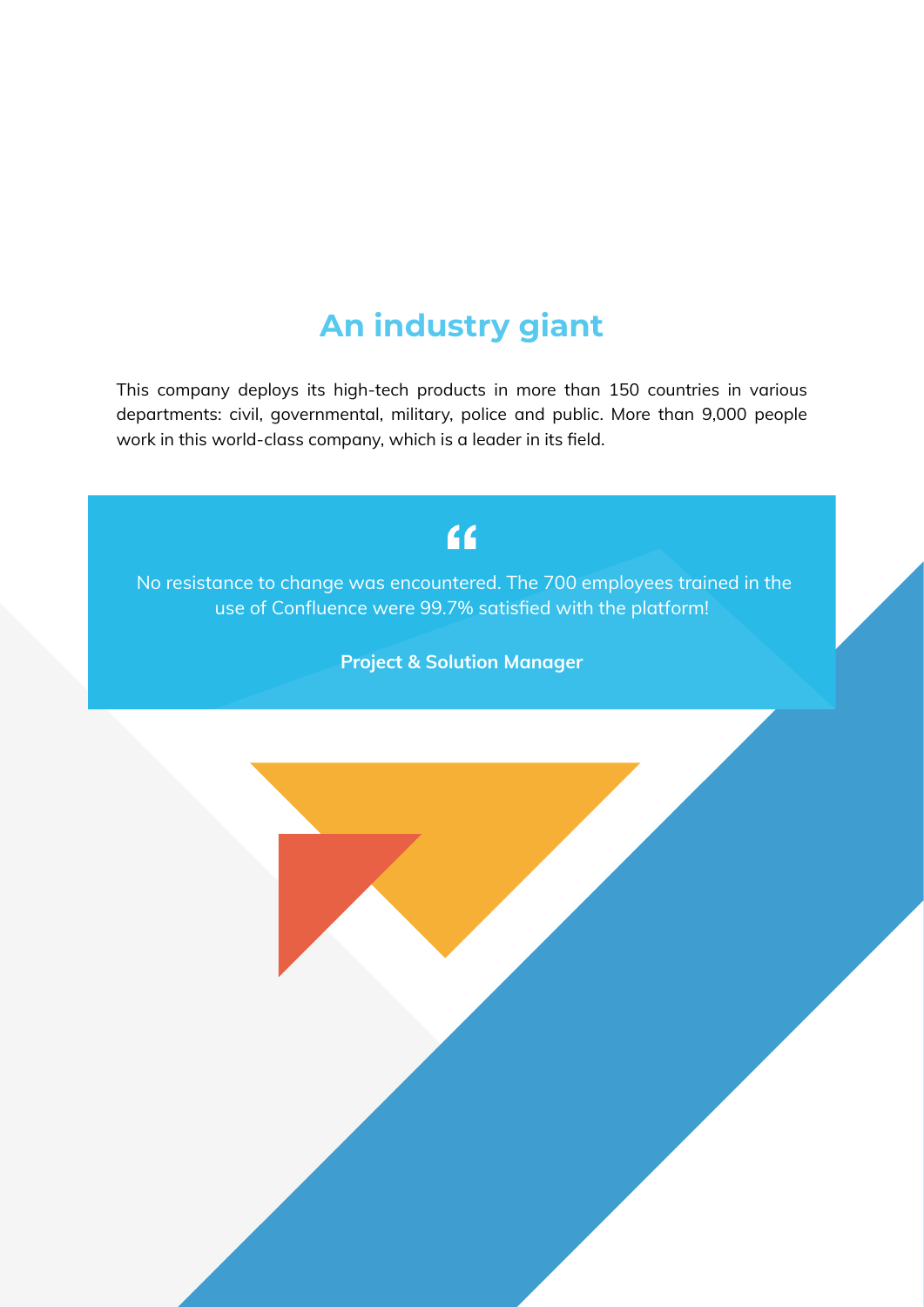

## **The shift towards digitalization and the cloud**

Recently, an exceptional and rare agreement between this company & Google to migrate from Microsoft to Google Suite indicates the ambition to move the entire company into a digital cloudbased model. It is in this spirit that the previous General Manager wanted to set up a global knowledge management solution a few years ago for the entire company, in order to map and share the top 100 processes. This project, which could be duplicated in many other companies, is a real innovation.

Thanks to this Confluence application, all employees can easily find and develop the company's strategic processes. No knowledge management solution existed within this company to fulfill this mission.

'*'The challenge was to avoid taking a tool that was too specialized. We wanted a more generalist platform that could be adapted to our needs without requiring specific skills or architecture. The platform had to be extremely user-friendly, in order to make the processes as attractive as possible, even fun. The ability of users to adhere to the tool was a fundamental criterion''* explained the project manager.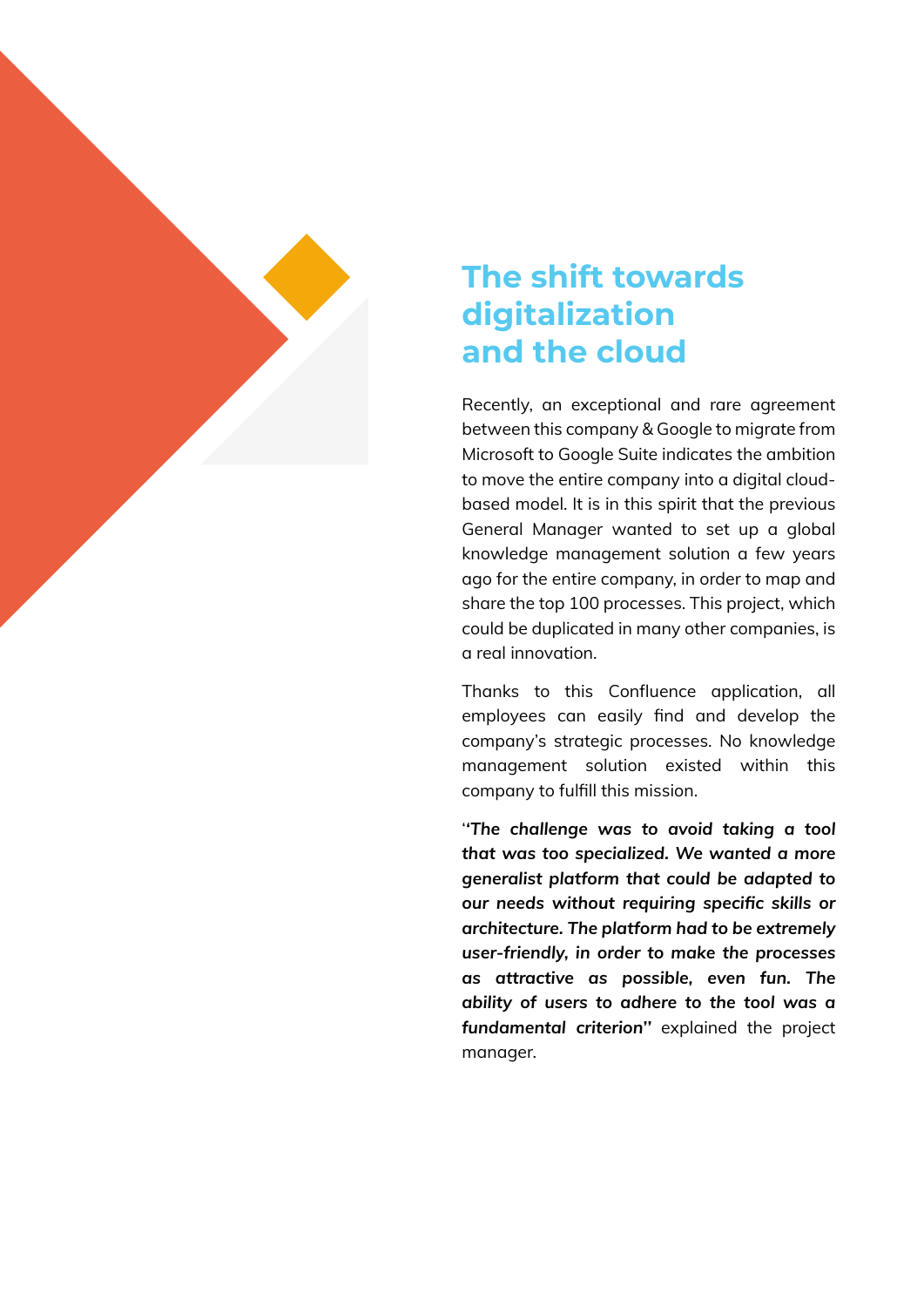

## **From mapping the company's processes to sharing the knowledge of business teams**

Business process management and mapping tools such as Mega or Harris, wikis or SharePoint (already used in the company) were studied. But it was Confluence that quickly stood out, the only true secure enterprise wiki solution. The project manager explains this choice for the following main reasons:

- ® Confluence was one of the only open tools that guaranteed data security and confidentiality.
- ® Connection to the Active Directory was possible and allowed for optimal and nonanonymous user management.
- ® The tool was very flexible and offered an almost unlimited capacity to adapt to the trades of this industrial company.
- $\bullet$  The announced deployment was very fast and the costs were low.
- ® User-friendliness and intuitiveness were criteria that Confluence largely met.

This company had a very high requirement in terms of time and quality of deployment. Valiantys then accompanied the project manager's team and deployed this instance in 5 weeks. Our consultants worked according to the Agile and Scrum methodologies to meet this challenge, with a sprint and several iterations per week with the client.

*''The Valiantys team was very involved in the project. Their extensive expertise on Confluence and good knowledge of Agility made it possible to meet this internal challenge, which imposed significant time and budget constraints,''* says the project manager. Atlassian Marketplace apps, such as Comala Workflows, Gliffy or Scroll PDF Exporter, have been recommended and added to the platform by Valiantys consultants to finalize the total coverage of needs.

The Confluence instance now includes one space per department. This represents more than 45,000 page views per month and 2,500 users. Each department has a process manager, who writes new spaces and updates existing ones. *''No resistance to change was encountered. The 700 employees trained in the use of Confluence were 99.7% satisfied with the platform!''*

The adoption of the Confluence application has been so strong that some business users now want to extend it to their own activities. The company then decided to open a new instance to respond to these requests. Since its inception, it has brought together nearly 100 IT architects and developers who collaborate and share their knowledge around DevOps. Almost 6 months and 8 spaces later, the project manager tells us that many employees are also asking to join the platform. Some departments would soon like to use a Confluence & Jira Service Desk solution.